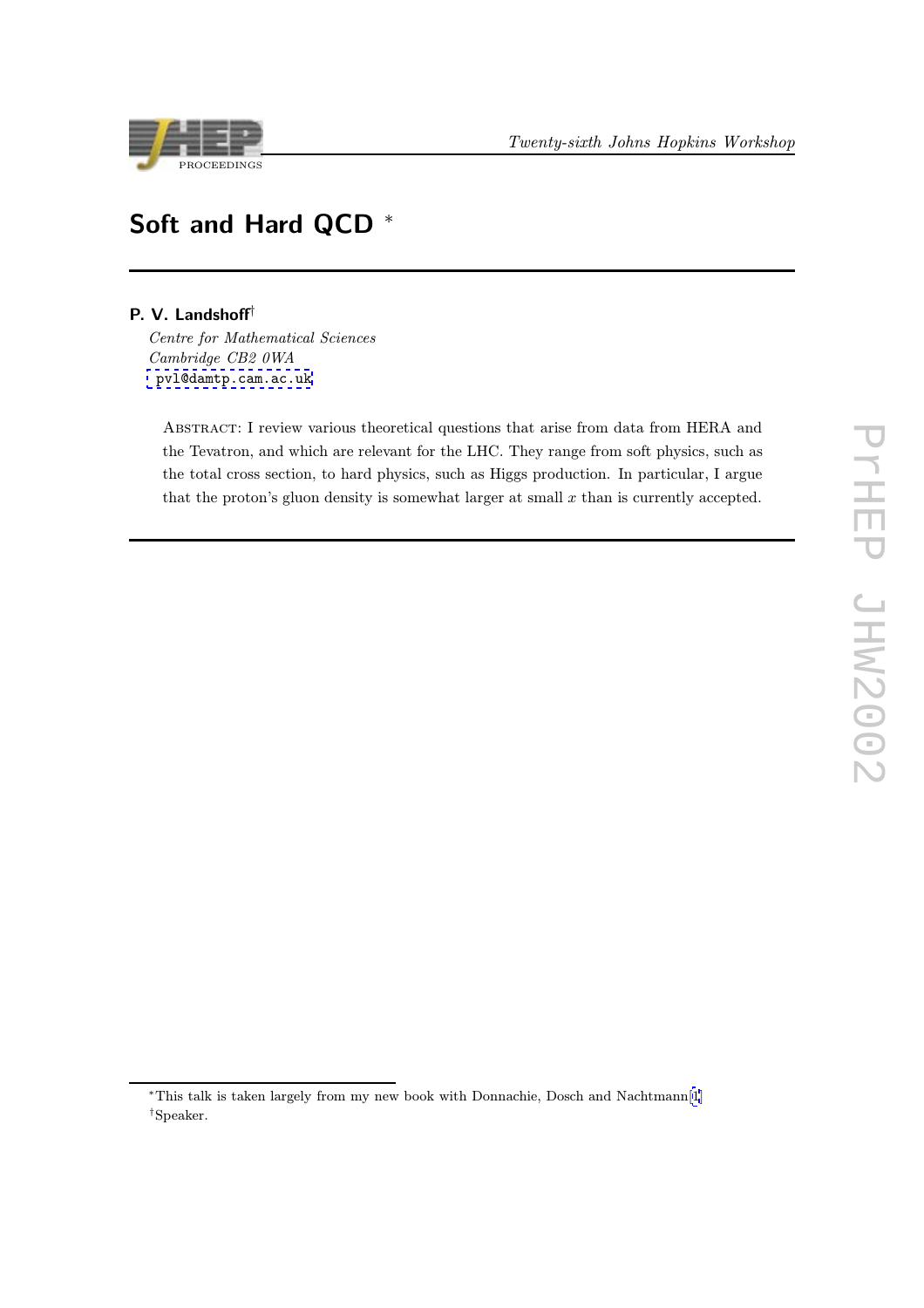<span id="page-1-0"></span>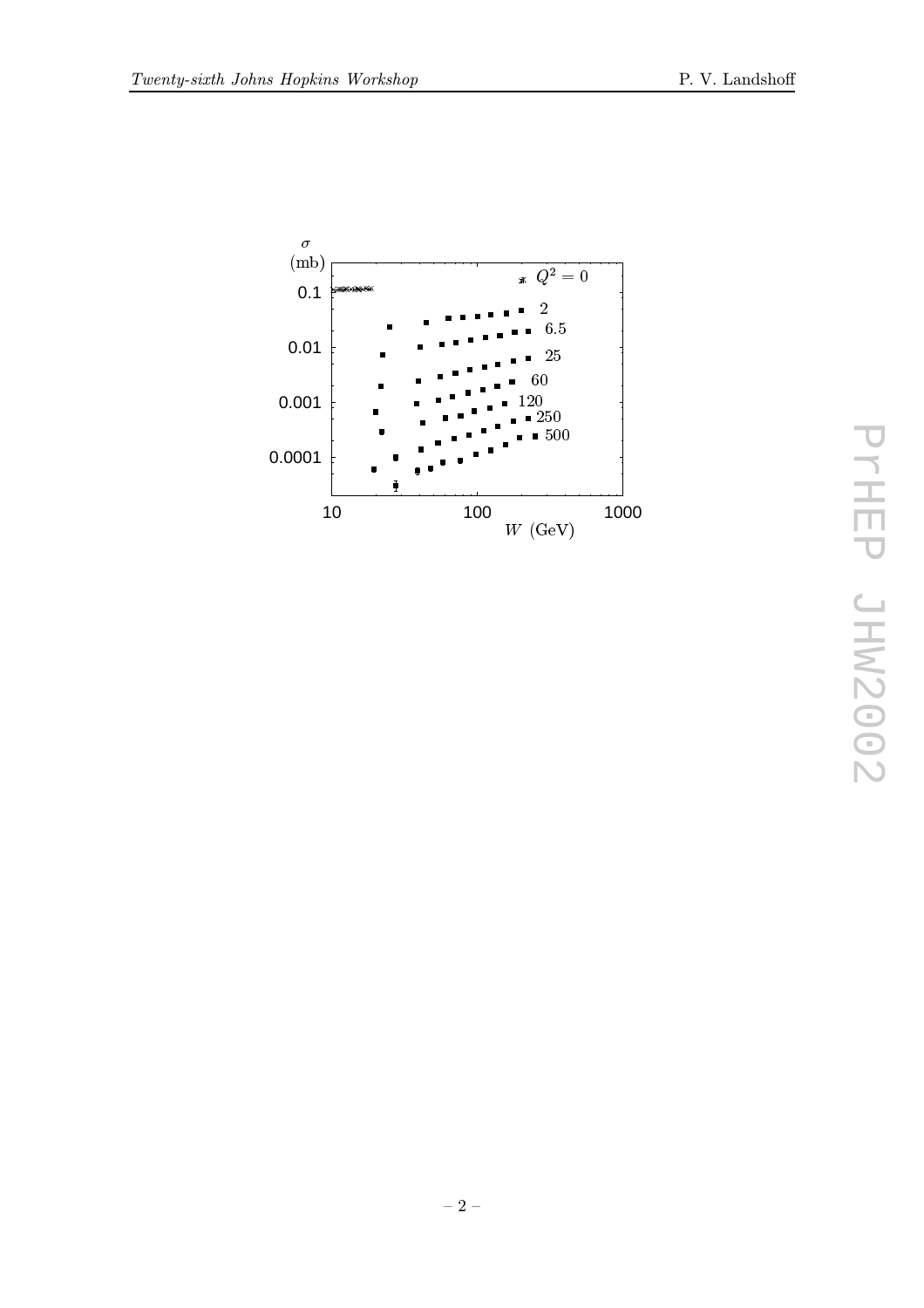## <span id="page-2-0"></span>1. Introduction

There are many approaches to high-energy scattering, among them

- Regge theory
- dipole models
- stochastic vacuum models
- saturation models
- semiclassical approach
- effective field theory
- DGLAP
- BFKL

They all use different language, but there are many links between them. At present,<br>of them offers an agreed fundamental explanation for the *xery strilling discovery* in none of them offers an agreed fundamental explanation for the very striking adiscovery the HERA, that at high  $Q^2$  the  $\gamma^*p$  total cross section rises dramatically evith in softa ping energy W. This is seen in figure 1. At small  $Q^2$  the rise is compatible with that seen in hadronhadron total cross sections,  $(W^2)^{\epsilon_1}$  wi[th](#page-17-0)  $\epsilon_1 \approx 0.08$ , but at high  $Q^2$  the effective power is close to 0.4. Leading-order BFKL predicted this, but unfortunately there is [4, 5] a huge correctio[n](#page-1-0) in next-to-leading order in  $\alpha_s$ .

#### 2. Difficulty with DGLAP

Most fits to the data achieve the rising power from DGLAP evolution[2, 6, 49, 50], but they do so by making an expansion of the splitting matrix that is mathematically illegal.

The singlet DGLAP equation introduces a two-component quantity

$$
\mathbf{u}(x,t) = \begin{pmatrix} x \sum_f (q_f + \bar{q}_f) \\ xg(x,t) \end{pmatrix} \qquad t = \log(Q^2/\Lambda^2)
$$
 (2.1)

If one Mellin transforms with respect to  $x$ 

$$
\mathbf{u}(N, Q^2) = \int_0^1 dx \, x^{N-1} \mathbf{u}(x, Q^2)
$$

$$
\mathbf{P}(N, \alpha_s(Q^2)) = \int_0^1 dz \, z^N \mathbf{P}(z, \alpha_s(Q^2)) \tag{2.2}
$$

the equation becomes very simple:

$$
\frac{\partial}{\partial t}\mathbf{u}(N, Q^2) = \mathbf{P}(N, \alpha_s(Q^2))\mathbf{u}(N, Q^2)
$$
\n(2.3)

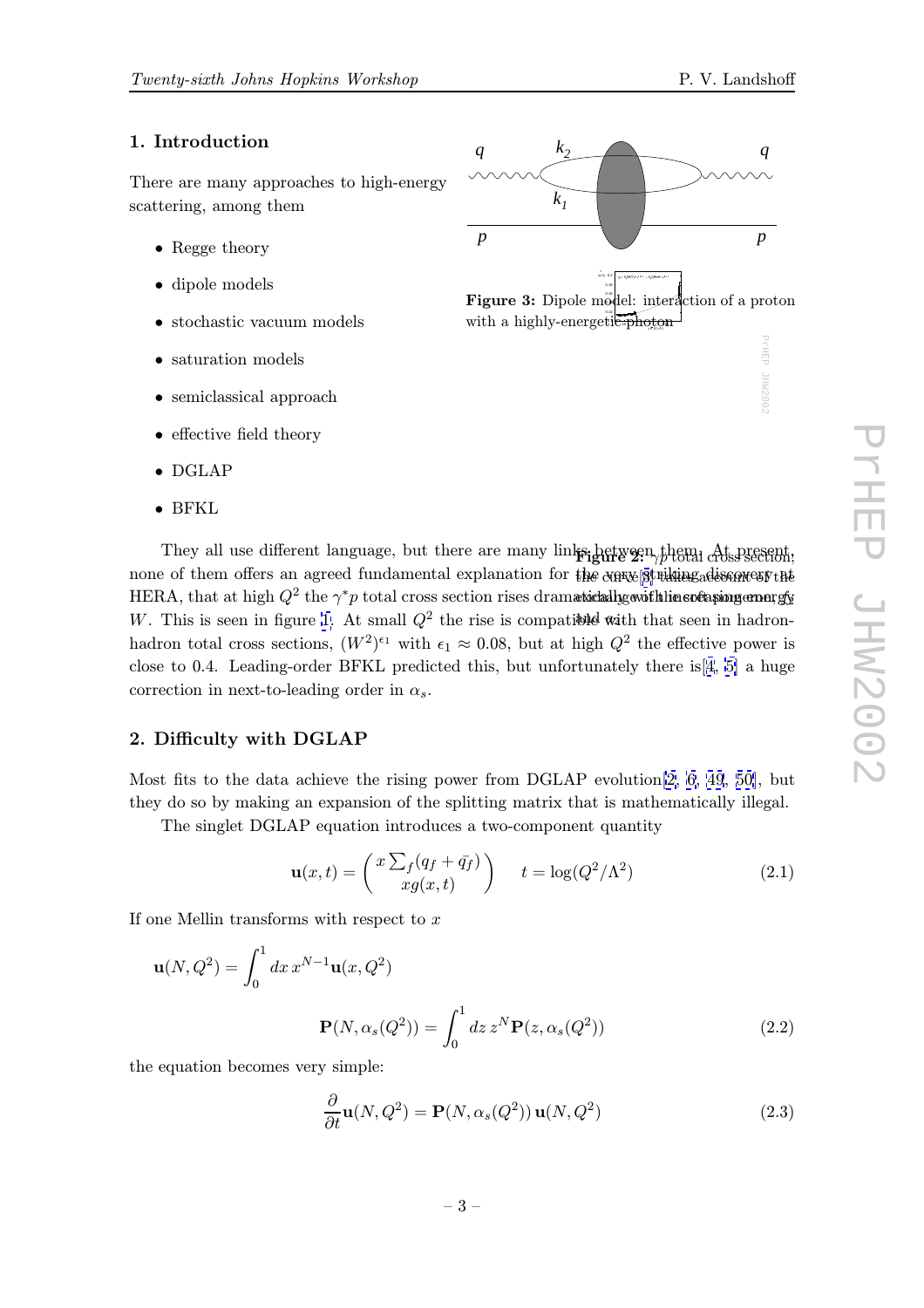The standard approach is to expand the splitting matrix **P** is powers of  $\alpha_s$ , but this is invalid at small N. Compare

$$
\sqrt{N^2 + \alpha_s} - N = \alpha_s / 2N - \alpha_s^2 / 8N^3 + \dots
$$
\n(2.4)

Here each term in the expansion is singular at  $N = 0$  but the function itself is not: the expansion is illegal<sup>[7]</sup> when  $N$  is small. I will discuss later how one might partially overcome this difficulty.

## 3. Dipole mode[l](#page-17-0)

Figure 3 shows the virtual forward Compton amplitude. Each virtual photon couples to a quark-antiquark pair which may be regarded as a colour dipole. This leads to

$$
\sigma_{T,L}^{\gamma^*p}(x,Q^2) = \int d^2R \, dz \, \psi_{T,L}^*(Q,R,z) \, \sigma^{\text{dip}}(x,R) \, \psi_{T,L}(Q,R,z) \tag{3.1}
$$

Here, T, L denote the polarisation of the photon.  $\psi_{TL}(Q, R, z)$  is the wave function at the vertex that couples it to the  $q\bar{q}$  pair; it depends on the transverse separation R of the pair and on the longitudinal momentum fraction z of the quark.  $\sigma^{\text{dip}}(x, R)$  is the cross section for the interaction of the colour dipole with the target proton.

The literature includes many different choices for  $\sigma^{\text{dip}}(x, R)$ . Figure 4 shows a few of them. There is no single dipole model!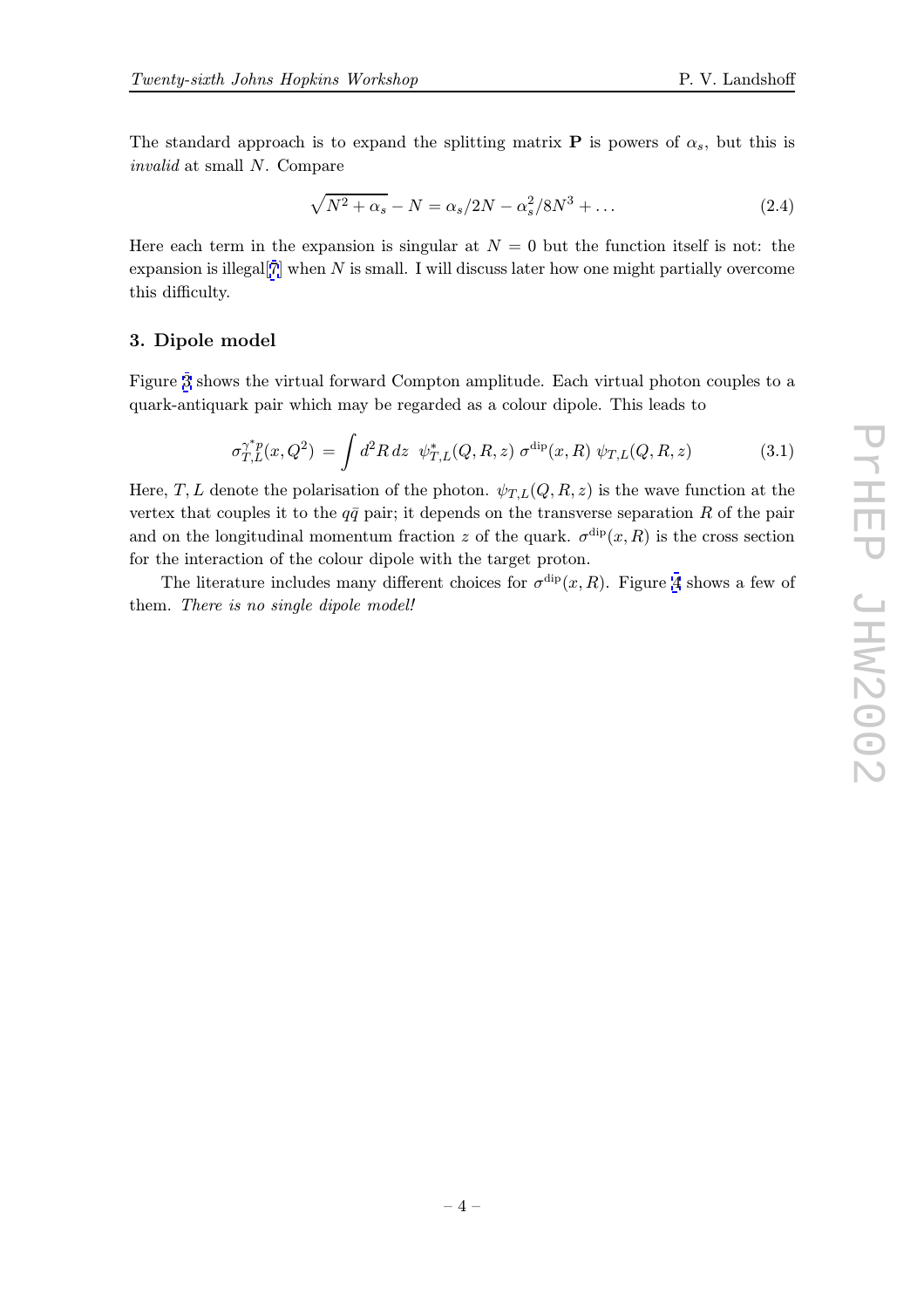0 0.2 0.4 0.6 0.8 1

 $R_B = \frac{1}{\sqrt{2}}$ <br>  $\frac{R_B}{r} = \frac{1}{2}$ <br>  $\frac{0.2}{R_A} = \frac{0.8}{R_A} = \frac{1}{2}$ 

 $\mathbf{\hat{F}}$ igure  $\mathbf{\hat{g}}$ : Relation between cross ections<sup>of</sup> for various hadrons scat-

p p

 $\sim$  30  $\sim$  30  $\sim$  30  $\sim$ (mb)

> PrHEP JHW2002 POOZMHT GHN

Nowadays, it is popular to combine the dipole model with the notion of saturation. In hadron-hadron cross sections, such as  $\sigma^{pp}$ , the Froissart-Martin-Lukaszuk bound[8, 9] is familiar:

$$
\sigma^{pp}(s) \le \frac{\pi}{m_{\pi}^2} \log^2(s/s_0)
$$
\n(3.2)

[It](#page-17-0) is not a material constraint, because it gives an upper limit of several barns at LHC energies! It is derived from unitarity:

$$
\text{Im } a_l(s) \ge |a_l(s)|^2 \tag{3.3}
$$

For  $\gamma p$  scattering there is no similar inequality because the unitarity relation does not contain an elastic term: to lowest order in  $\alpha_{EM}$  only hadronic final states are included. In principle,  $\sigma^{\gamma p}(W)$  can get huge at large W and  $F_2(x, Q^2)$  can get huge at small x Nevertheless, many people believe that a Froissart-like bound is saturated at an accessible  $W$  or  $x$ , and they implement this by writing an eikonal-like form

$$
\sigma^{\text{dip}}(x,R) = 1 - \exp(-R^2/4R_0^2(x))
$$
\n
$$
(3.4)
$$

Now

$$
1 - \exp(-R^2/4R_0^2(x)) = \frac{R^2}{4R_0^2(x)} - \frac{R^4}{32R_0^4(x)} + \dots
$$
\n(3.5)

PrHEP JHW2002 0.1 0.2 0.3 0.4 0.5 5 10 Figure 5: Two-gluon exchange  $\overline{\text{Contribution}}$  to the term in this expansion with the most elementary  $\gamma^*p \to \gamma p$  amplitude and it is natural to identify the first term in this expansion with the most elementary exchange, taken to be two-gluon exchange. Figure ?? shows this for the reaction  $\gamma^*p \to Vp$ . At the bottom of the figure there is the proton's gluon structure function  $xg(x, \mu^2)$ , and so we have for the dipole cross section

$$
\sigma^{\text{dip}}(x,R) = \sigma_0 \left\{ 1 - \exp\left(-\frac{\pi^2 R^2 \alpha_s(\mu^2) x g(x,\mu^2)}{3 \sigma_0}\right) \right\}
$$
(3.6)

bines the dipole model with both saturation and DOLAT,  $\lim_{k \to \infty} \lim_{k \to \infty} \lim_{k \to \infty} \lim_{k \to \infty} \lim_{k \to \infty} \lim_{k \to \infty} \lim_{k \to \infty} \lim_{k \to \infty} \lim_{k \to \infty} \lim_{k \to \infty} \lim_{k \to \infty} \lim_{k \to \infty} \lim_{k \to \infty} \lim_{k \to \infty} \lim_{k \to \infty} \lim_{k \to \infty} \lim_{k \$ with just one parameter  $\sigma_0$ . Because  $xg(x, \mu^2)$  obeys DGLAP evolution, this model combines the dipole model with both saturation and DGLAP, and it can give a good fit to data.

#### 4. Stocha[sti](#page-17-0)c vacuum model

The stochastic vacuum model starts from the familiar vacuum gluon condensate  $[11]$ 

$$
\langle 0 | : g^2 F^{\mu\nu}(x) F_{\mu\nu}(y) : | 0 \rangle \Big|_{y=x} = M_c^4 \tag{4.1}
$$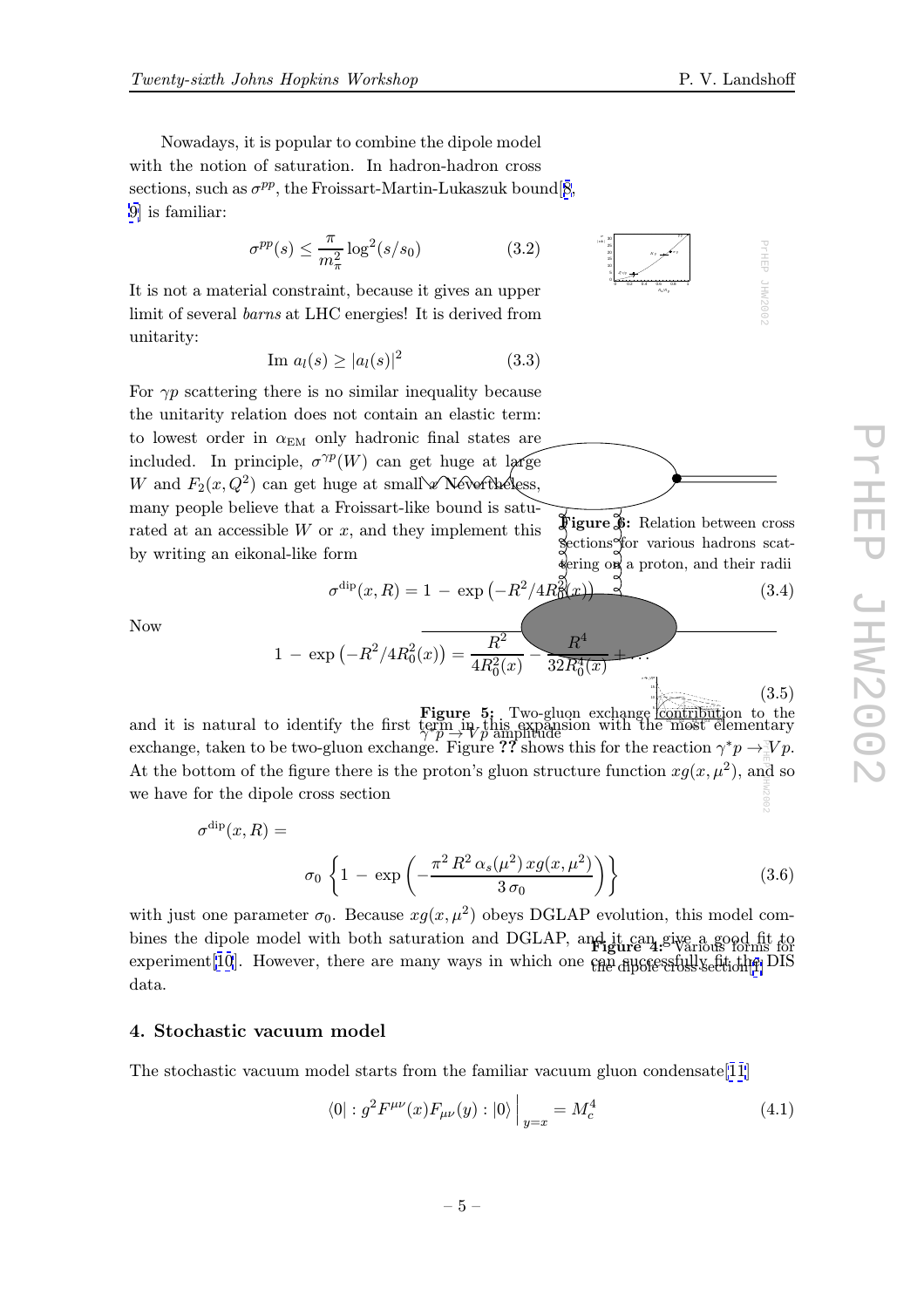with  $M_c$  a few hundred MeV, and generalises this relation to  $y \neq x$ . This introduces a vacum correlation length. Some rather technical manipulations are needed, for example using the nonabelian Stokes theorem[12]. A particular realisation of the dipole model results, where the soft pomeron is generated from multigluon exchange. The model successfully relates total cross sections to hadron sizes, as is seen in figure 6

## 5. Soft cross sections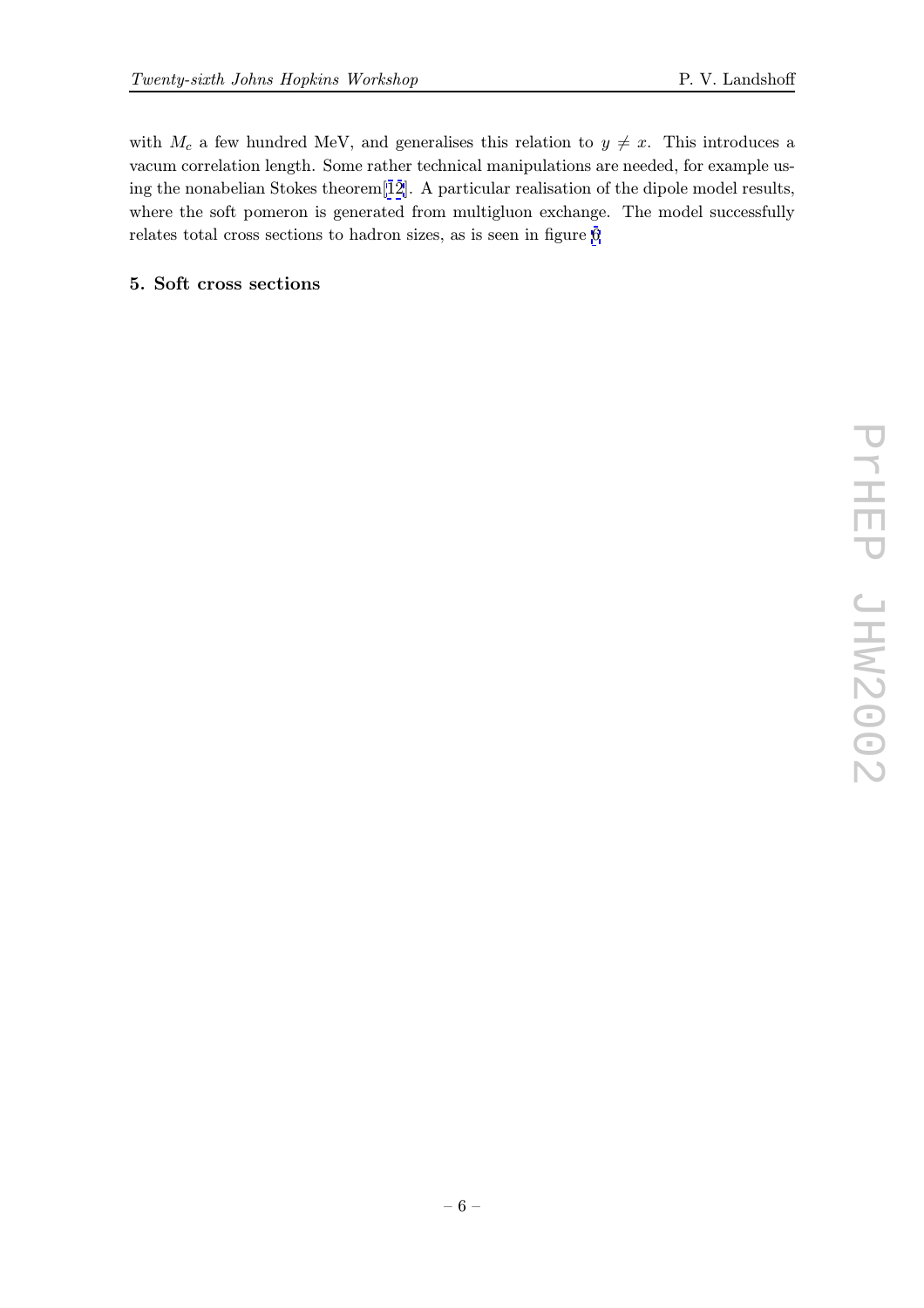<span id="page-6-0"></span>Regge theory provides remarkably simple fits to data for all hadron-hadron total cross sections [3]. An example is shown in figure  $\mathfrak{P}$ . One needs just two powers of s. One is close to  $1/\sqrt{s}$  and is identified as resulting from  $\rho, \omega, f_2, a_2$  exchange. The other is close to  $s^{0.1}$  and its origin is unknown; to give it a name, we say that this term results from soft-po[me](#page-17-0)ron exchange. The extrapolation of the parametrisation shown in figure ?? gives 108 mb at  $\sqrt{s} = 20$  TeV. Although, as I have explained, one can never hope to achieve an energy at which the Froissart bound becomes a relevant constraint, it has often led people to prefer to parametrise the rising component of the cross section with a  $\log^2 s$  term rather than a power. It is interesting that the most recent such  $fit[16]$  predicts that the cross section at  $\sqrt{s} = 20$  TeV will be some 10 mb greater than given by the simple power fit.

Note the highest-energy points in figure ??: the CDF point[14] is significantly higher than the E710 point[15]. If CDF were [to](#page-17-0) turn out to be correct, this would signal the onset of some new term which would significantly increase the cross section me[a](#page-17-0)sured at the LHC. The question whether [suc](#page-17-0)h a hard term is present is of some fundamental importance for the interpretation of the HERA data in figure 1. These data show clearly the presence of a hard term at high  $Q^2$  and it is generally agreed that it should be understood through pQCD evolution. But does the evolution generate the term, or [m](#page-1-0)erely enhance its importance as  $Q^2$  increases? I am fairly sure that it is the latter that is the case<sup>[7]</sup>. If this is true, the term should be present in  $\gamma p$  collisions already at  $Q^2 = 0$ . While there is room for such an additional term in the data shown in figure 2, the error bars are too large to [de](#page-17-0)cide. The LEP data<sup>[17, 18]</sup> for the  $\gamma\gamma$  total cross section are similarly unclear. Figure ?? shows the data. The L3 experiment presents two sets of points, corre[sp](#page-2-0)onding to two different Monte

Carlos, which are need[ed t](#page-17-0)[o co](#page-18-0)rrect for the fact that the detector's acceptance is s[uch](#page-18-0) that only a small fraction of the interactions are visible. The curve represents a sum of the [sam](#page-17-0)e two powers as the curves in figure ??. The clearest indication that a hard term is indeed present at small  $Q^2$  is in the ZEUS[19] data for the charm structure function of the proton. As figure 9 shows, already at  $Q^2 = 1.8 \text{ GeV}^2$  the rise with increasing  $1/x$  of  $F_2^c(x, Q^2)$  is as rapid as that of the complete  $F_2(x, Q^2)$  at large  $Q^2$ . The same is even true at  $Q^2 = 0$ . I return to this very important poi[nt](#page-18-0) later.



Figure 9: Data[19] for  $F_2^c(x,Q^2)$  at  $Q^2 = 1.8$  $GeV<sup>2</sup>$ . The curves are the latest MRST fit[49] and a fit that includes [on](#page-18-0)ly a hard-pomeron term[13]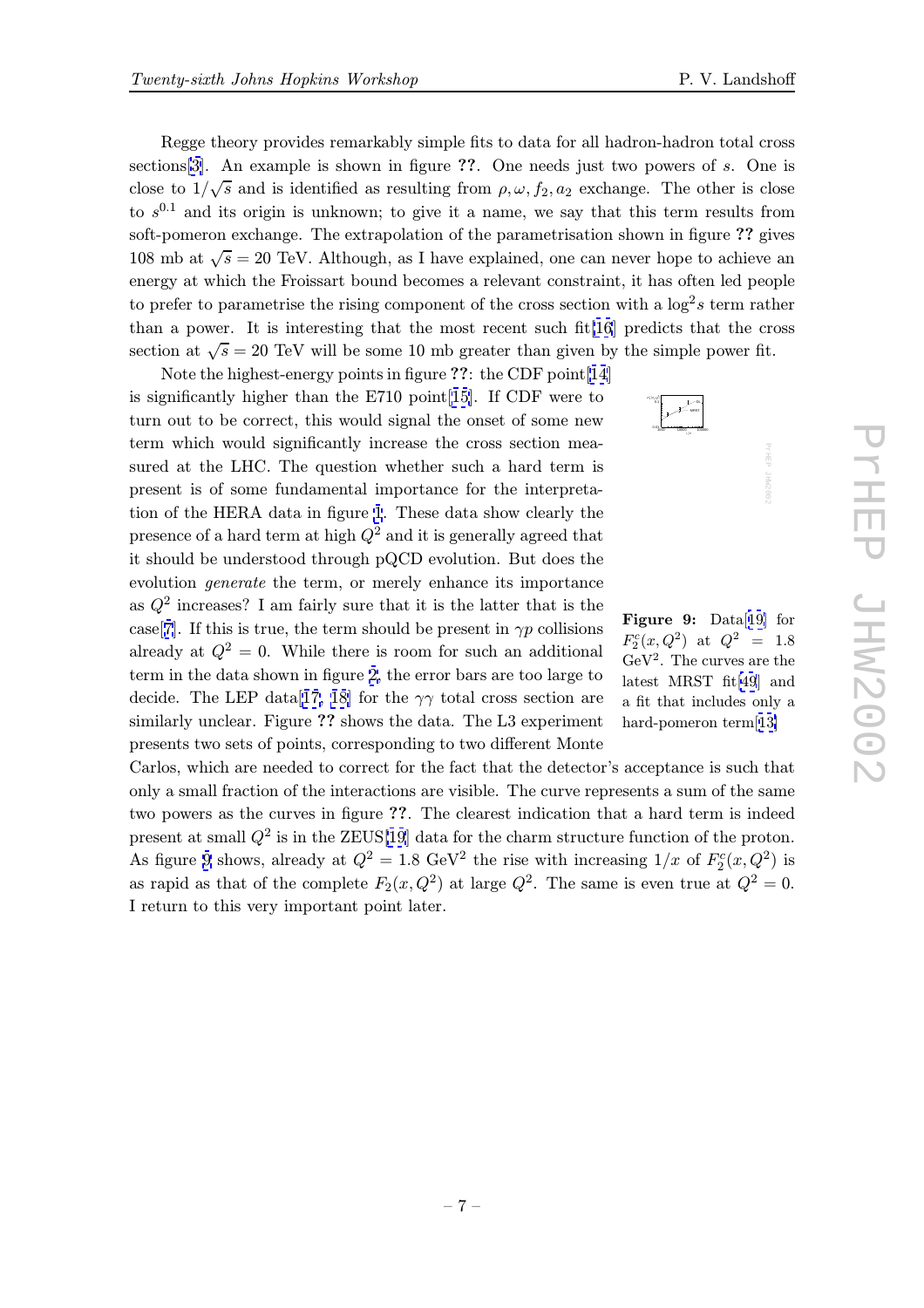#### <span id="page-7-0"></span>6. Elastic scattering

Regge theory provides a very simple extension to elastic scattering of the total-cross-section fit of figure ??. At high s, where only the soft-pomeron term survives [20, 21],

$$
\frac{d\sigma^{pp}}{dt} \sim \frac{d\sigma^{\bar{p}p}}{dt} \sim \frac{(3\beta_{\mathbf{P}}F_1(t))^4}{4\pi} \left(\frac{s}{s_0}\right)^{2\alpha_{\mathbf{P}}(t)-2} \tag{6.1}
$$

where

$$
\alpha \mathbf{P}(t) = 1.08 + \alpha' t \tag{6.2}
$$

and  $F_1(t)$  is the proton's Dirac elastic form factor. The value  $\alpha' = 0.25 \text{ GeV}^{-2}$  is fixed by fitting to very accurate ISR data at very small  $t$ . The form  $(6.1)$  then successfully predicts the data at much higher energy. See figure 10.

With no free parameters, we may extend this to  $\pi p$ elastic scattering. The pion has only two valence quarks, so we replace (6.1) with

$$
\frac{d\sigma}{dt} = \frac{(2\beta_{\mathbf{P}}F_{\pi}(t))^{2}(3\beta_{\mathbf{P}}F_{1}(t))^{2}}{4\pi} \left(\frac{s}{s_{0}}\right)^{2\alpha_{\mathbf{P}}(t)-2} \quad (6.3)
$$

Figure 11 shows data for the pion form factor; they fit well to  $F_{\pi}(t) = 1/(1 - t/m_0^2)$  with  $m_0^2 = 0.5 \text{ GeV}^2$ . This leads to the zero-parameter fit shown in figure 12.

Regge theory is remarkably successful!

#### 7. Glueballs



scattering  $\sqrt{s} = 19.4 \text{ GeV}$  with the curve (6.3)

PrHEP JHW2002 ZOOZMHL dHK



PrHEP JHW20[02](#page-18-0)  ${\bf Figure 11:}$   ${\bf Data}[24,\ 25]$  for the nion electic form factor ) the pion elastic form factor with the simple fit described in the text.

Figure 10:  $pp$  elastic<br>scattering[22] at  $\sqrt{s} = 53$  GeV and [23]  $\bar{p}p$  at  $\sqrt{s}$  = 1800  $C_2V = \text{tom}$  to  $\text{tanh} = \text{tln}$ 



 $13\,$ 

 $1.08 + 0.25t$ 

0 0.1 0.2 0.3 0.4 0.5 0.6 0.7 jtj (Geven 1 juli 1 juli 1 juli 1 juli 1 juli 1 juli 1 juli 1 juli 1 juli 1 juli 1 juli 1 juli 1 juli 1 juli 1  $2^{++}$ 

Figure 13:  $A = 2^{++}$  glueball<br>candidate[27], with the line  $\alpha(t) =$ 

)

1 1.2 1.4 1.6 1.8 2

PrHEP JHW2002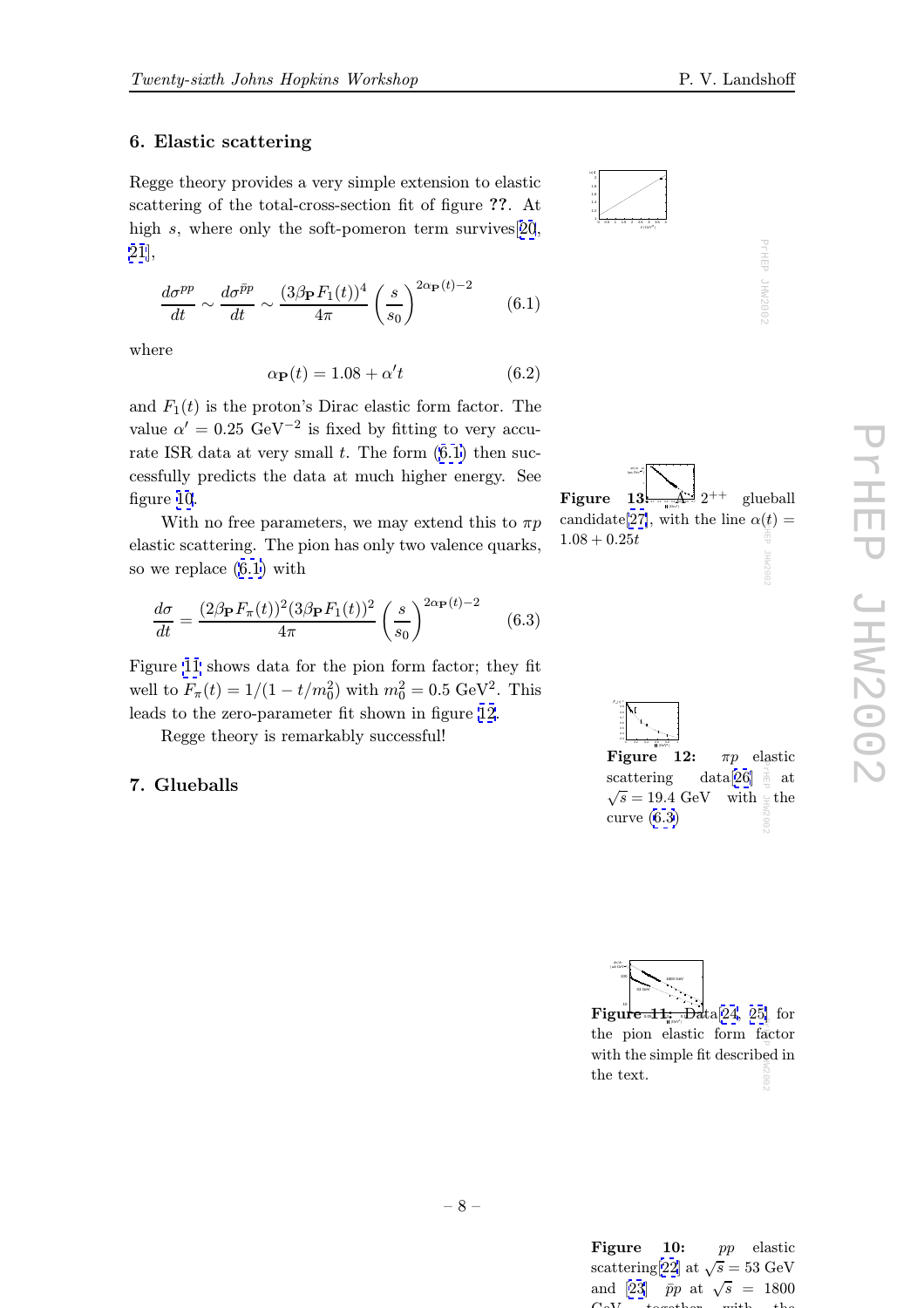Although we do not understand the origin of the soft pomeron, there is a wide feeling that it is just gluon exchange. If that is so, and if its trajectory really is straight, as written in  $(6.2)$ , then the value of t for which it passes through 2 should be the square of the mass of a  $2^{++}$  glueball. The WA91 collaboration [27] has a  $2^{++}$  candidate of *exactly* the right mass: see figure 13.

[No](#page-7-0)wadays it is known that Regge trajectories corresponding to ordinary particles are accompanied by [dau](#page-18-0)ghter trajectories[28]. These are trajec[tor](#page-7-0)ies separated by an integral number of units from the parent trajectory. An example is the f family, shown in figure ??. The existence of daughters was predicted from Regge theory at a time when little was known about the meson spectrum. One would expect the pomeron trajectory to have daughters too. The search for glueballs is very important to give more understanding about the pomerons – the hard pomeron is probably associated with glueballs too.

## 8. Odderon

The minimum number of gluons needed to model the pomerons is two, because they represent colourless even-parity exchange. With three gluons, one can model colourless odd-parity exchange, called odderon exchange. There is a clear sign of odd-

eron exchange in pp and  $\bar{p}p$  elastic-scattering data at large t, but the mystery is that so far odderon exchange has not been identified at  $t = 0$ .

Figure ?? shows ISR data for pp ela[st](#page-18-0)ic scattering. There is a very striking dip at  $|t| \approx 1.4 \text{ GeV}^2$ . The very last week of running of the CERN ISR showed that  $\bar{p}p$  elastic scattering is different: the dip is filled in, as is seen in figure 16.

Beyond the dip, the data in the ISR energy range fit very well to perturbative 3-gluon exchange calculated[32] in leading order: see figure ??. That is, they are independent of s and vary as  $t^{-8}$ . There are many unanswered questions about this [33]: why does this simple behaviour set in already at such a small  $t$ , why is it not significantly altered by higher-order pertur[bati](#page-18-0)ve corrections, and are the data really energy-independent? It will be interesting to check this at LHC energies. A possibility is that tri[ple](#page-18-0)-gluon exchange will be replaced at higher energies with triple-hard-pomeron exchange, so that the large-t differential cross section actually rises with increasing energy.

Figure 16: Elastic scattering at  $\sqrt{s}$  = 53 GeV of antiprotons (upper points) and protons (lower points) on protons[30]

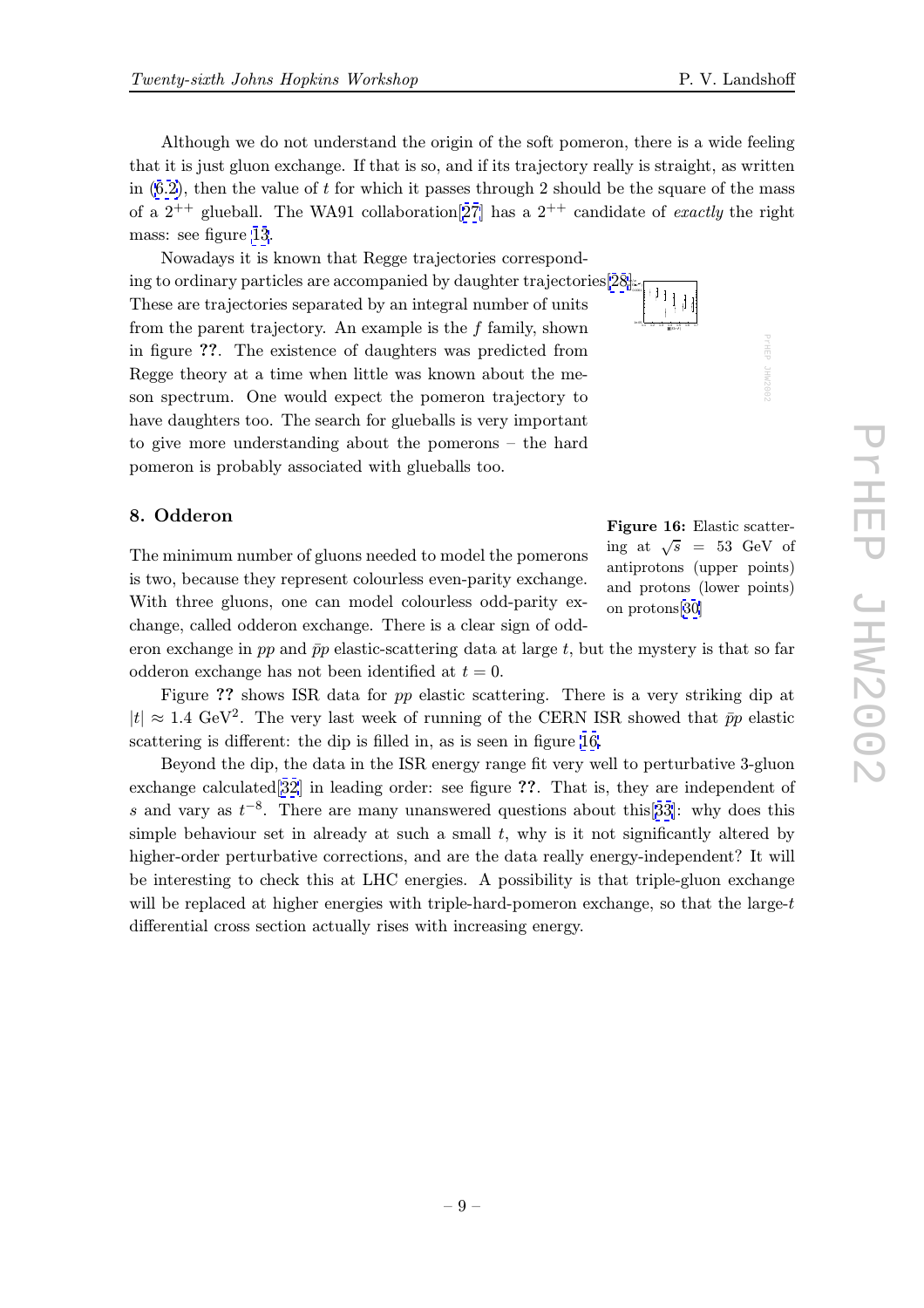## 9. Soft diffraction dissociation

We say that a pp scattering event is diffractive if one of 0 3 4 0.01 0.02 0.03 0.04 0.05 0.06 0.07 0.08 π−<sup>1</sup>d2σ/dtdξ (mb GeV−2) the pomeron flux does not show the expected behaviour with  $\frac{V}{IP}$  kosiation data at  $\sqrt{s} = 23$ *p p X* lower curve is from a simancy, though there have been suggestions that, for some reason,  $\overline{a}$  and  $\overline{a}$  and  $\overline{a}$  and  $\overline{a}$  and  $\overline{a}$  and  $\overline{a}$  and  $\overline{a}$  and  $\overline{a}$  and  $\overline{a}$  and  $\overline{a}$  and  $\overline{a}$  and  $\overline{a}$  and *b* ure 20 shows data at  $\sqrt{s} = 23$  and 630 GeV and the curves  $t$  $G_{\mathbb{C}}(open points[34])$  and  $630 \text{ GeV}$  (black points [35]) at  $t = -0.75 \text{ GeV}^2$ . A The ple model and is for  $23\text{/GeV}$ ; the protons loses only an extremely small fraction  $\xi$  of its momentum. In diffraction dissociation, the other proton breaks up. The mechanism by which this occurs is supposed to be pomeron exchange, as is seen in figure 18. Although the pomeron is not a particle, it is as if it collides with the second proton, and one talks of the pomeron-proton cross section. This cross section should be similar to hadron-hadron-scattering cross sections. In particular, it should rise with energy. But the pp diffraction-dissociation data show no sign of this rise. Figare what is expected to result from the rising pomeron-proton cross section. There is no agreed explanation for this discrepincreasing energy[36, 37].

> Figure 18: Pomerolictich for 63m GeVinelastic<br>diffusative avant diffractive event

the upper curve is the [pre](#page-18-0)-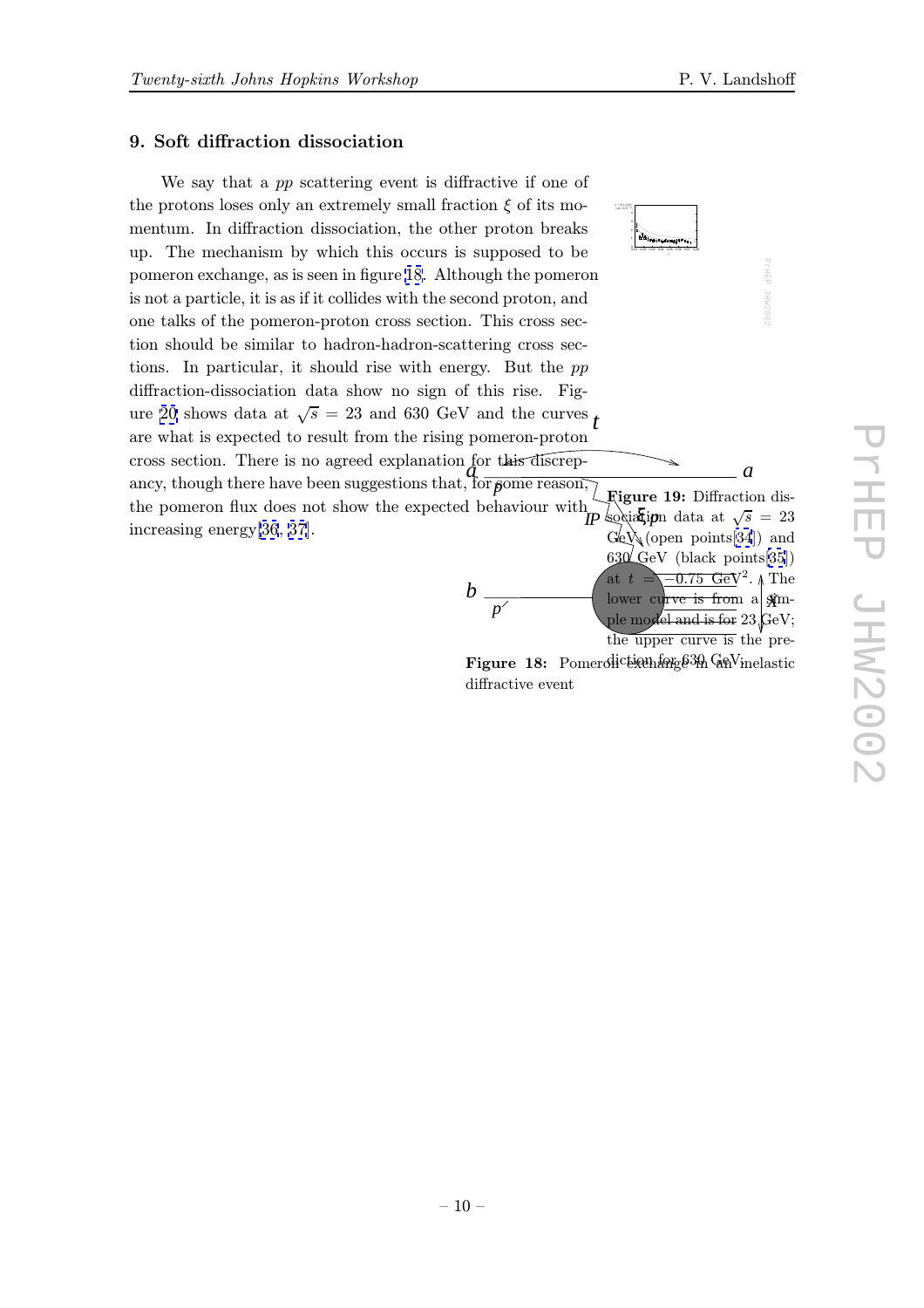## 10. Exclusive Higgs production

The exclusive process  $pp \to pHp$ , where both the finalstate protons emerge with very high longitudinal momentum, has been discussed extensively over the last ten years or so[38, 39]. This reaction should be generated by double pomeron exchange: see figure ??.

Interest in the reaction has been revived by the suggestion[40] [tha](#page-18-0)t [it](#page-18-0) might be a good way to discover the Higgs. Higgs searches in hadronic collisions have big background problems, but it is argued that, by measuring [th](#page-18-0)e momenta of the final-state protons in figure ?? very accurately, one may determine the missing mass very accurately. So one needs to integrate the background only over a small mass range, so reducing its importance.



a quarter of the total cross section. It is true that in the eikonal **Figure**s 20 effective content are related to the probability of filling in the rapidity gap[41<del>]</del>, but the special to the particular, are screening corrections so large as to make the cross section very small? See figure 21. It has been claimed that indeed this is so and that there is a suppression of more than an order of magnitude. However, this claim is based not on a calculation of the screening itself, but on an argument that there is a very large likelihood that the two rapidity gaps in the mechanism of figure ?? will be filled in by the production of extra particles. But if one wants to calculate the amplitude for a given process, it is not relevant what else might happen. If one applied the same argument to pp elastic scattering one would conclude that the cross section should be extremely small, when in fact it is more than eikonal model and there are good reasons not to trust the eikonal model. My own belief is that screening corrections as in figure 21 give a 50% suppression at most. The argument is related to that over whether Froissart-bound consideratio[ns h](#page-18-0)ave an important effect on how large cross sections are allowed to be. So I think that the cross section for exclusive Higgs production is an order of magnitude bigger than has been claimed recently[42].

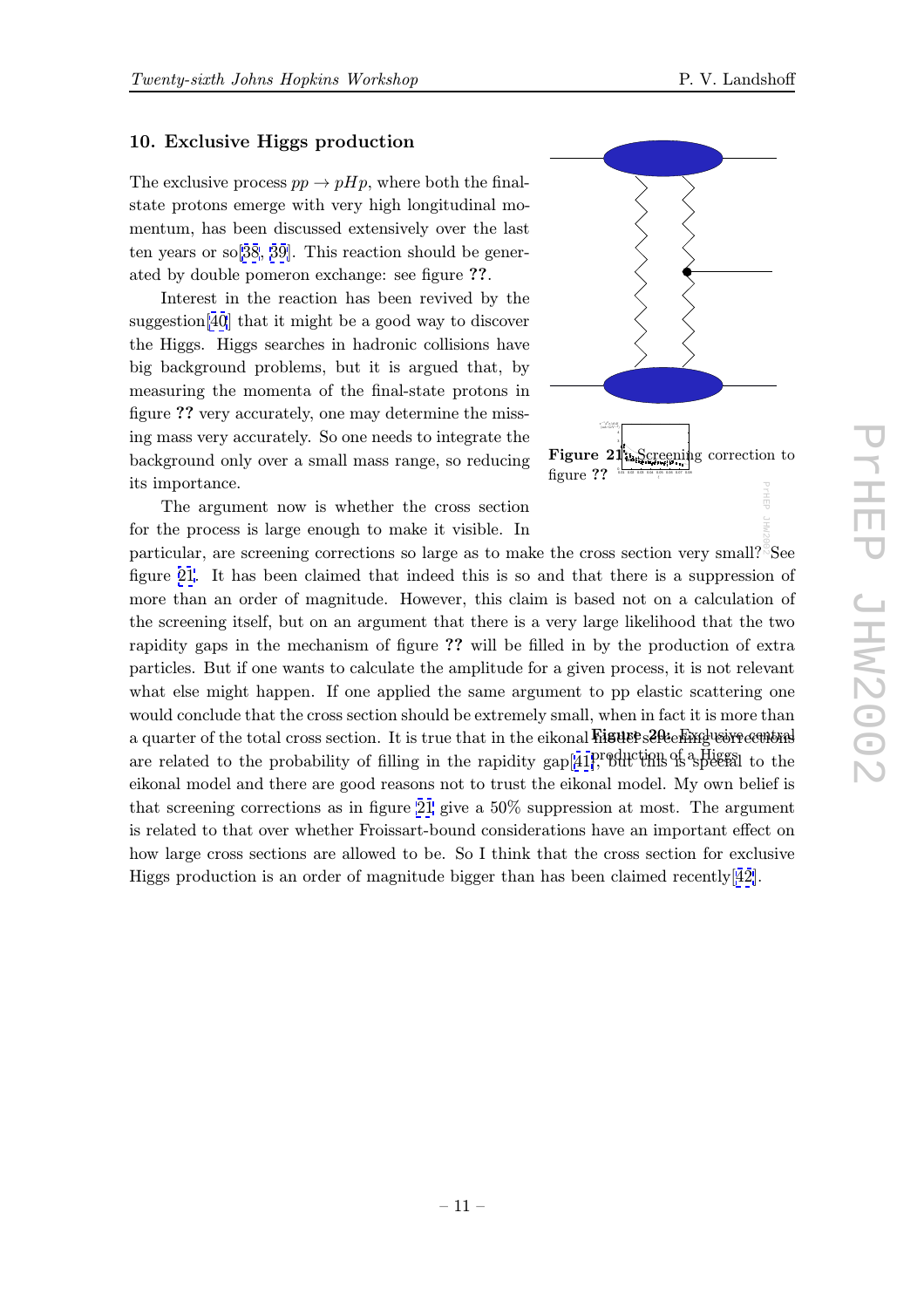## 11. Hard diffraction

The prediction[45] that there should be a sizeable probability that hard reactions also could lead to a very fast final-state proton was first confirmed in an experiment[46] at the CERN  $\bar{p}p$  collider. In  $\gamma^*p$  scattering the mechanism is that shown in figure 22. Although the pomeron is not a particle, it is as if the mechanism involves a hard  $\gamma^*$ -pomero[n c](#page-18-0)ollision and so measures the structure function of the pomeron, just as  $\gamma^*$ proton collisions measure the structure function of the proton. This has been studied extensively at HERA[47], where at small x some 10% of the events are found to be diffractive.

processes, for which [we h](#page-18-0)ave a much less well-defined theoret-The Tevatron experiments have measured the diffractive production of dijets and of the  $W$ . The mec[han](#page-18-0)ism of figure 23 suggests that the same pomeron structure function should be involved as in diffractive electroproduction, and that therefore again some  $10\%$  of dijet or W events should be diffractive. The result that is found is an order of magnitude smaller[48]. Again this has been blamed[42] on the filling in of the rapidity gap by the production of additional particles. Unlike the exclusive Higgs production I have discussed before, these ar[e i](#page-18-0)nclusive ical formalism, so I do not find this explanation implausible. Nevertheless, I wonder whether things will be different at the much higher energy of the LHC.

Figure 22: Diffractive electroproduction

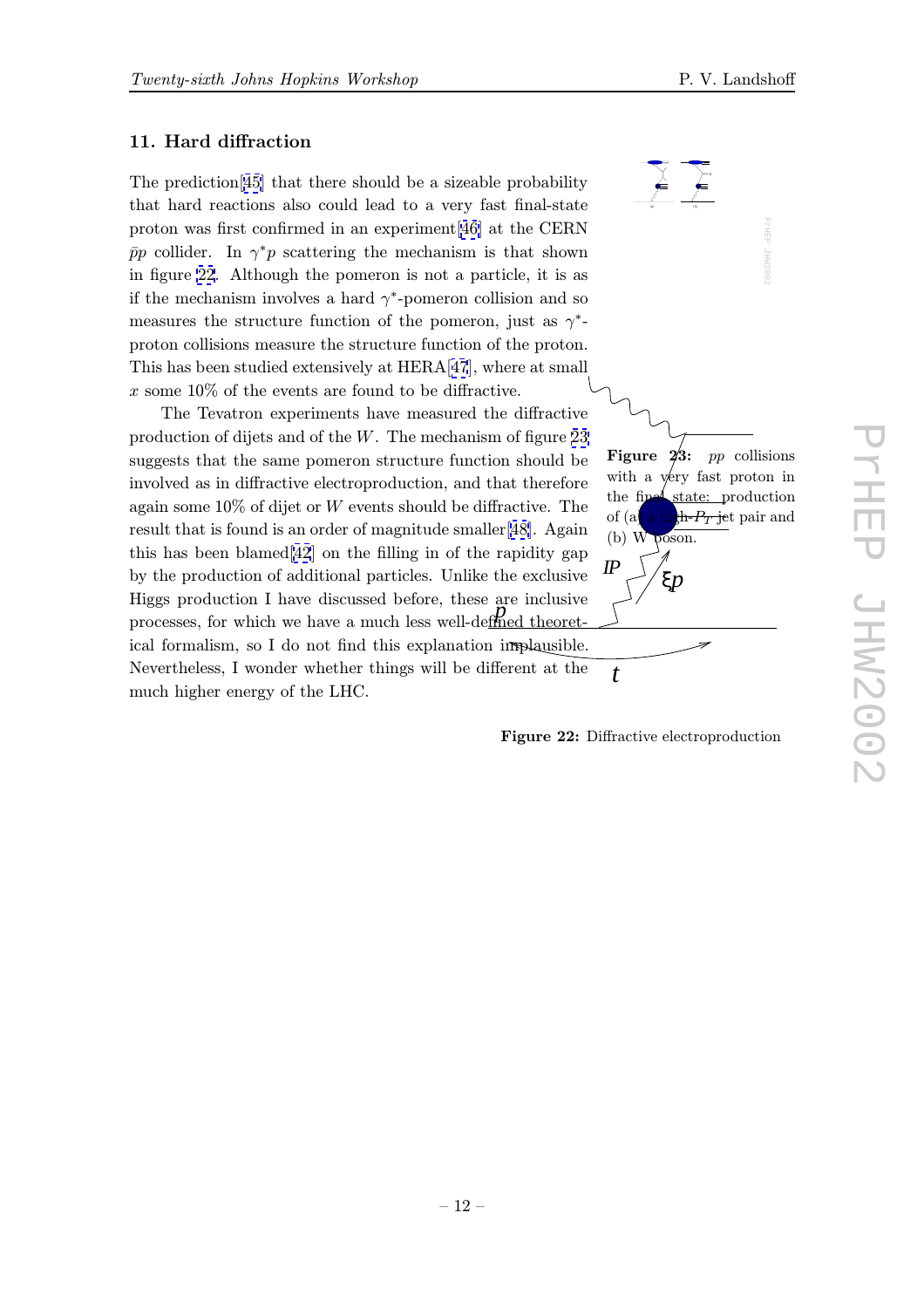

**Figure 25:** Regge fit to ZEUS and H1 data for  $F_2(x, Q^2)$  for  $Q^2$  between 0.045 and 5000 GeV<sup>2</sup>.<br>The parameters were fixed using only data for  $x \le 0.001$  and therefore  $Q^2 \le 25 \text{ GeV}^2$ . The parameters were fixed using only data for  $x < 0.001$  and therefore  $Q^2 \leq 35 \text{ GeV}^2$ .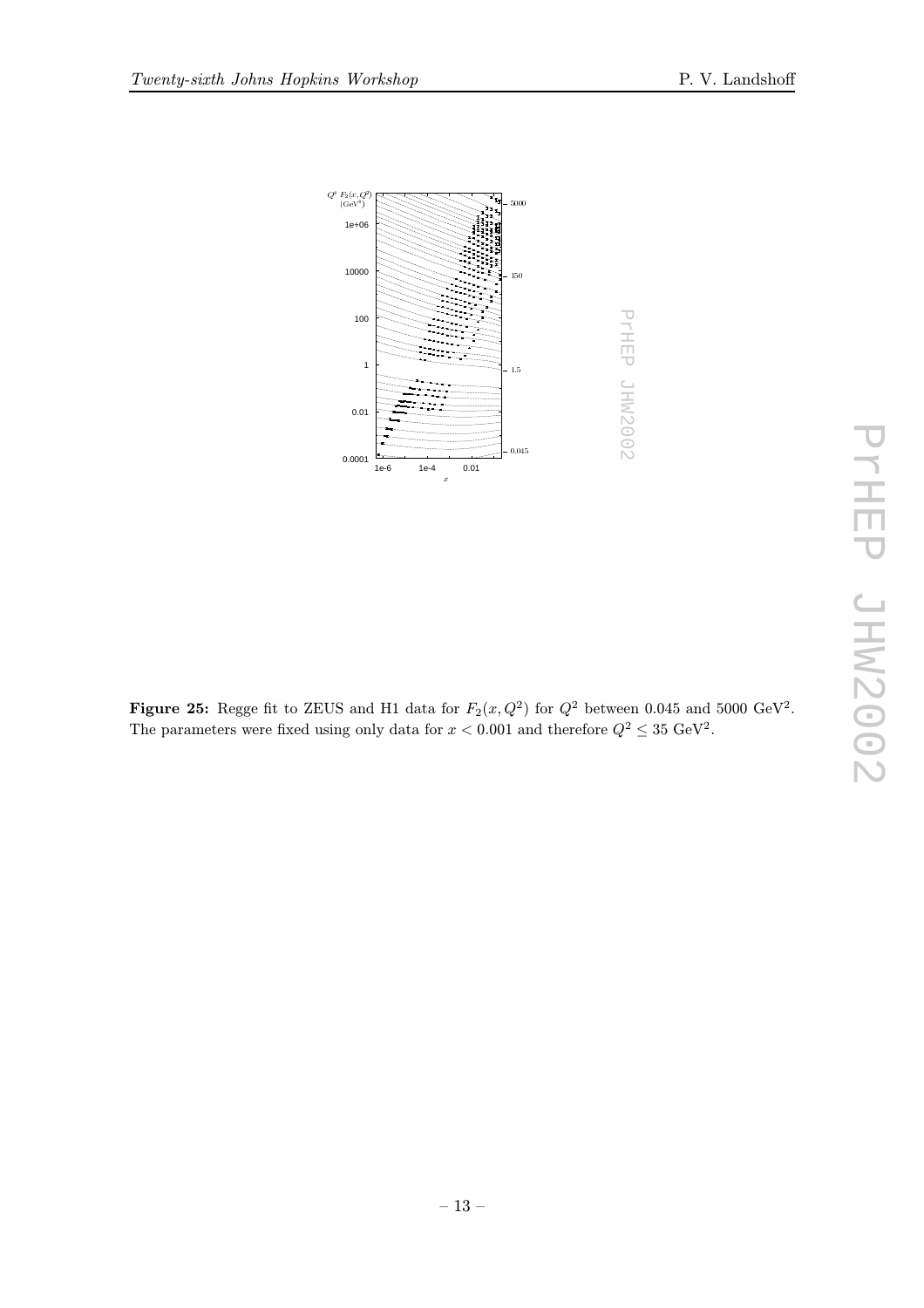## <span id="page-13-0"></span>12. Deep inelastic lepton scattering

I have explained that I do not understand how to apply DGLAP evolution at small x. However, if we combine it with Regge theory and use an important message from the HERA data for the charm structure function  $F_2^c(x,Q^2)$ , it is possible[44] reliably to extract the gluon structure function  $g(x, Q^2)$  at small x. It turns out to be larger than nowadays is comm[onl](#page-18-0)y believed. This is seen in figure 24. The most recent CTEQ and MRST structure functions[49, 50] agree well with each other and with those extracted by the two HERA experiments[2, 6] because they all use similar procedures; [ho](#page-18-0)wever, Donnachie and I believe that the old MRSG structure function is nearer the [tr](#page-17-0)uth.

When one tries to fit data, it is usually sensible to start with the simplest assumptions and then refine them later. In its simplest form, Regge theory leads to fixed powers of  $x$  at small  $x$ , and it turns out that two terms are enough:



Figure 24: Gluon structure functions[43, 44]

PrHEP JHW2002

١π

$$
F_2(x, Q^2) \sim f_0(Q^2) x^{-\epsilon_0} + f_1(Q^2) x^{-\epsilon_1}
$$
\n(12.1)

The second term corresponds to soft-pomeron exchange, with  $\epsilon_1 \approx 0.08$  determined from soft reactions. The data need a term that rises more rapidly at small x; one needs  $\epsilon_0 \approx 0.4$ . By fitting the data at each  $Q^2$ , Donnachie and I found [51] that a successful and economical parametrisation of the coefficent functions is provided by

$$
f_0(Q^2) = A_0(Q^2)^{1+\epsilon_0}/(1+Q^2/Q_0^2)^{1+\epsilon_0/2}
$$
  

$$
f_1(Q^2) = A_1(Q^2)^{1+\epsilon_1}/(1+Q^2/Q_1^2)^{1+\epsilon_1}
$$
 (12.2)

with  $Q_0 \approx 3$  GeV and  $Q_1 \approx 0.8$  GeV. To make the fit, we used real-photon data and DIS data with  $x \le 0.001$ , so that  $Q^2$  ranges from 0.045 to 35 GeV<sup>2</sup>. If we then simply multiply the resulting form (12.1) by  $(1-x)^7$ , as is suggested by the dimensional counting rules [52, 53], it agrees quite well with the HERA data even beyond  $x = 0.1$  and up to  $Q^2 = 5000 \text{ GeV}^2$ . This is shown in figure 25. Note that this factor  $(1-x)^7$  should not be taken too seriously; it is much too simple.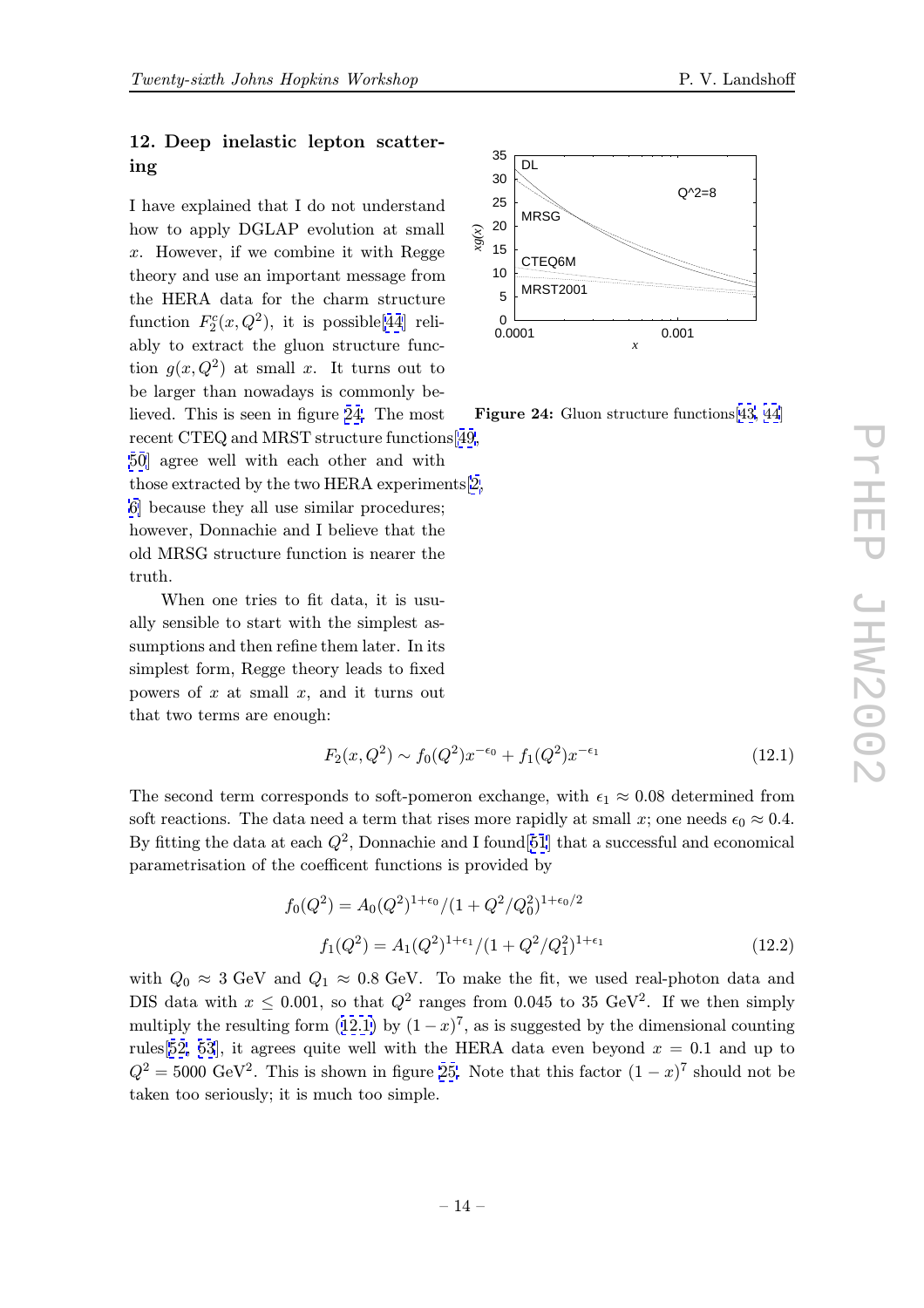<span id="page-14-0"></span>Data<sup>[54]</sup> for the charm structure function  $F_2^c(x, Q^2)$  have the remarkable property that, at all available  $Q^2$ , they fit to just the single hard-pomeron power of  $x$ . Further, to an excellent approximation t[he](#page-19-0) coupling of the hard pomeron appears to be flavour blind:

$$
F_2^c(x, Q^2) = f_c(Q^2) x^{-\epsilon_0}
$$
 (12.3)

with

$$
f_c(Q^2) = \frac{4}{9} / (\frac{4}{9} + \frac{1}{9} + \frac{4}{9} + \frac{4}{9}) f_0(Q^2) = 0.4 f_0(Q^2)
$$
\n(12.4)

So if we define a charm-production cross section

$$
\sigma^{c}(W) = \frac{4\pi^{2}\alpha_{\text{EM}}}{Q^{2}}F_{2}^{c}(x,Q^{2})\Big|_{x=Q^{2}/(W^{2}+Q^{2})}
$$
 pomeron coefficient  
function (solid curve)  
interior (solid curve)

with the phenomenological fit (broken directly relates  $F_2^c(x,Q^2)$  to the gluon structure function, so that at small x it too must it behaves as  $W^{2\epsilon_0}$  at all  $Q^2$ , even down to  $Q^2 = 0$ : see figure ??. Perturbative QCD<br>directly relates  $E^{c}(R, Q^2)$  to the gluen structure function, so that a popular it to prove be dominated by hard-pomeron exchange alone, even at quite small values of  $Q^2$ . This is what causes the rapid rise at small  $x$  of the DL curve in figure 24.

#### 13. DGLAP evolution

I have already explained that the usual procedure introduces s[pu](#page-13-0)rious singularities into the splitting matrix  $P$  that appears in the DGLAP equation (2.3). My own belief is that  $\mathbf{P}(N,\alpha_s(Q^2))$  has no singularities in the complex- $N$  plane, or at least no relevant singularities. My reason is that solving (2.3) would cause a singularity of  ${\bf P}(N,\alpha_s(Q^2))$  to i[nduc](#page-2-0)e an *essential* singularity in  ${\bf u}(N,Q^2)$  (that is, a nasty one). The variable  $N$  is closely related to the orbital angular momentum  $l$ , and I was brou[ght](#page-2-0) up [55] to believe that matrix elements such as  $\mathbf{u}(N,Q^2)$  do not have essential singularities in the complex l-plane. This point of view contrasts with that of those who believe that the value of  $\epsilon_0$  is associ[ate](#page-19-0)d with a singularity of  $\mathbf{P}(N,\alpha_s(Q^2))$  and may even be calculated, perhaps by refining the BFKL approach. I think that very probably  $\epsilon_0$  is a nonperturbative quantity that at present cannot be calculated.

A fixed-power behaviour  $x^{-\epsilon_0}$  of  $F_2(x, Q^2)$ , such as in (12.1), corresponds to an N-plane pole:

$$
\mathbf{u}(N, Q^2) \sim \frac{\mathbf{f}(Q^2)}{N - \epsilon_0} \qquad \mathbf{f}(Q^2) = \begin{pmatrix} f_0(Q^2) \\ f_g(Q^2) \end{pmatrix} \tag{13.1}
$$

If we insert this into the DGLAP equation (2.3) and equate the residue of the pole on each side of the equation, we find

$$
\frac{\partial}{\partial t} \mathbf{f}(Q^2) = \mathbf{P}(N = \epsilon_0, \alpha_s(Q^2)) \mathbf{f}(Q^2)
$$
\n(13.2)



Figure 27: pQCD evolution of the hardpomeron coefficient function (solid  $\text{curves}$ )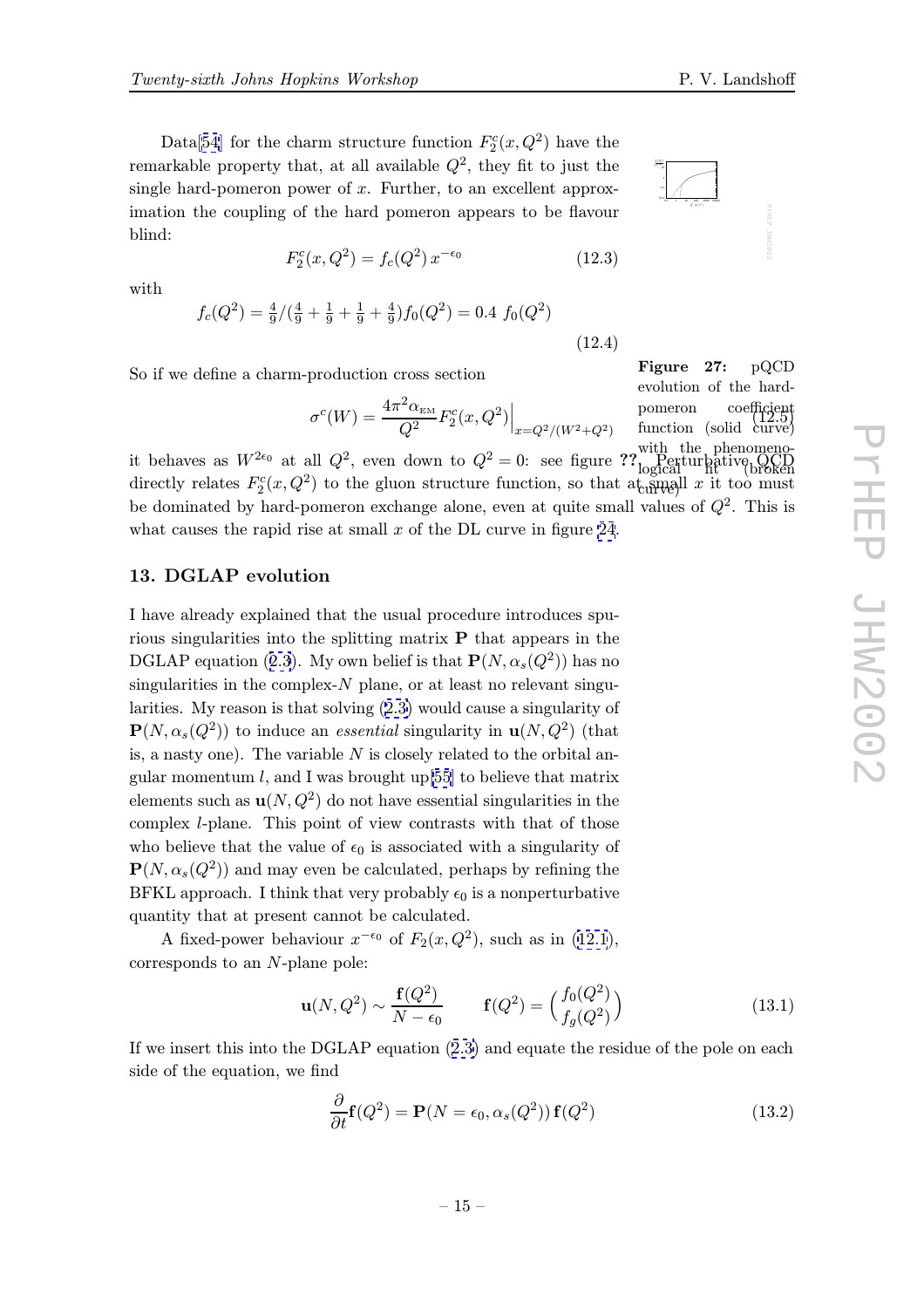$\epsilon_0$  is far enough from 0 for the expansion of  $P(N = \epsilon_0, \alpha_s(Q^2))$  to be reasonably safe. So we may easily use the DGLAP equation to calculate the evolution of the hard-pomeron component of  $F_2(x, Q^2)$ . But this is not the case for the soft-pomeron component, because  $\epsilon_1 \approx 0.08$  is too close to 0.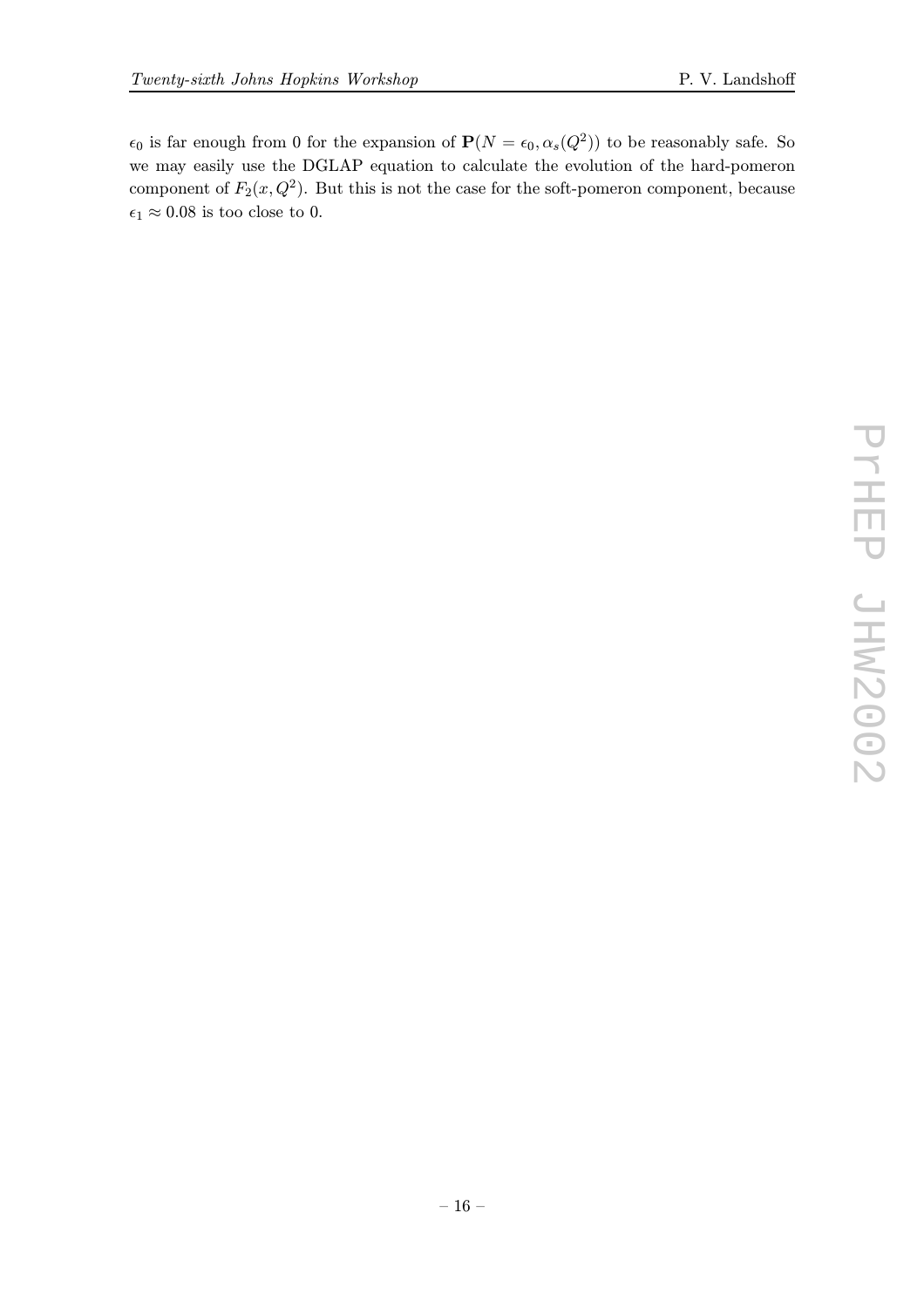According to figure 24, the various gluon structure functions come together at  $x \approx 0.01$ . It is reasonable to assume that for values of x larger than this the evolution of the two elements of  $\mathbf{u}(x, Q^2)$  does not use values of N close to 0 and therefore the conventional analysis is correct. So [we](#page-13-0) can start at some not-too-large value of  $Q^2$ , 20 GeV<sup>2</sup> say. We determine the value of  $f_0(Q^2)$  there from the phenomenological fit (12.2) and  $f_q(Q^2)$  from the MRST gluon structure function  $xg(x, Q^2)$ , which for x greater than about 0.01 fits very well to  $x^{-\epsilon_0}(1-x)^5$ . We choose  $\Lambda$  such that  $\alpha_s(M_X^2) = 0.116$  and use (13.2) to<br>colorizate [44] the evolution of  $f(\Omega^2)$  and  $f(\Omega^2)$  in hoth directions. The possible for  $f(\Omega^2)$ calculate [44] the evolution of  $f_0(Q^2)$  and  $f_g(Q^2)$  in both directions. [The](#page-13-0) result for  $f_0(Q^2)$ is the continuous curve in figure 27. The dashed curve is the phenomenological form (12.2). Provided we adjust  $\Lambda$  so that still  $\alpha_s(M_X^2) = 0.116$ , LO and NLO evolution giv[e alm](#page-14-0)ost identical results identical [res](#page-18-0)ults.

The agreement between the [pQ](#page-14-0)CD calculation and the phenomenological curve is a success not only for the concept of the hard pomeron, but also for pQCD itself. The evolution is from a single value of  $Q^2$ , not the customary global fit[49, 50], and it introduces far fewer parameters.

Notice that, as  $Q^2$  increases, the large-x b[eha](#page-18-0)v[iou](#page-18-0)r of  $xq(x, Q^2)$  becomes steadily steeper than  $(1-x)^5$ , and so the largest value of x for which  $x^{-\epsilon_0}$  is a good approximation to the structure function steadily decreases. Figure ?? and Figure 29 show an estimate of this.



**Figure 29:** Gluon structure function at  $Q^2$  =  $200 GeV^2$ 

We may use the gluon structure function to calculate the charm structure function  $F_2^c(x, Q^2)$ . The result, using just LO photon-gluon fusion with a charm-quark mass  $m_c =$ <sup>1</sup>.3 GeV, is the solid curves in figure ??. This is an important check on the consistency of the approach. As is seen in figure 9, a steep gluon distribution is needed to fit the data at small  $Q^2$ .

In conclusion, the conventional approach to evolution needs modifying at small  $x$ . It can be corrected if we combine it [w](#page-6-0)ith Regge theory, but only partly — we can only treat the hard-pomeron part. The resulting gluon distribution is larger at small  $x$  than has so far been supposed and gives a good description of charm production. I should add that we want good data for the longitudinal structure function, because this gives the most direct window on the gluon distribution.

#### 14. Summary

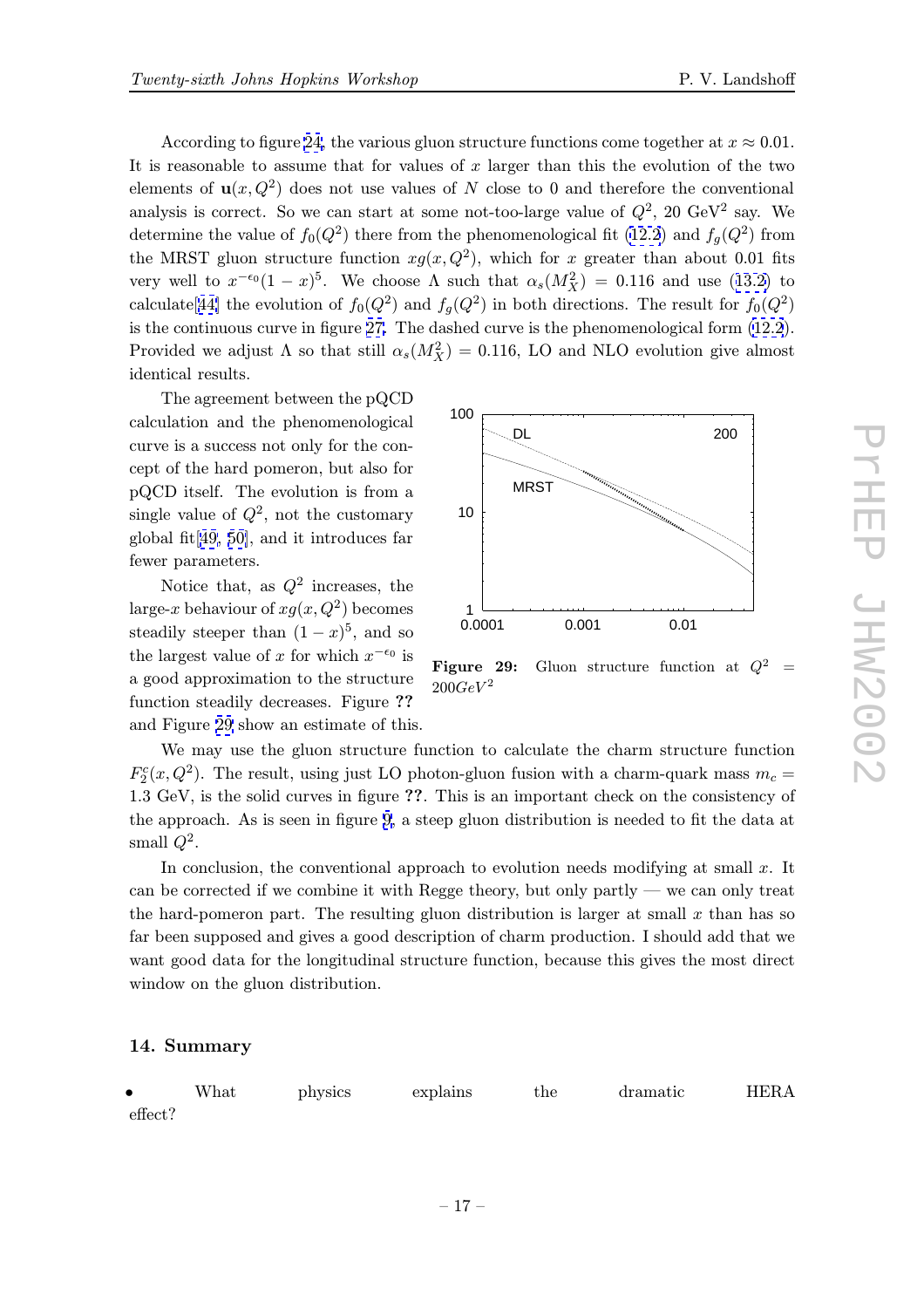- <span id="page-17-0"></span>• Is unitarity a constraint on hard collisions?
- Do pp and/or  $\gamma p$  total cross sections contain a hard term?
- Why do we see no odderon at  $t = 0$ ?
- How do we understand soft diffraction dissociation?
- Is diffractive Higgs production large enough to measure?
- Why does HERA see more hard diffractive events than the Tevatron?
- The conventional approach to evolution needs modifying at small  $x$
- It can be corrected if we combine it with Regge theory
- But how do we handle the soft-pomeron part?
- The gluon distribution is larger at small x than has so far been supposed
- We want good data for the longitudinal structure function

#### References

- [1] A Donnachie, H G Dosch, P V Landshoff and O Nachtmann, Pomeron Physics and QCD, Cambridge University Press (2002) www.damtp.cam.ac.uk/user/pvl/QCD/
- [2] C Adloff et al, H1 Collaboration, European Physical Journal C19 (2001) 269
- [3] A Donnachie and P V Landshoff, Physics Letters B296 (1992) 227
- [4] S Fadin and L N Lipatov, Physics Letters B429 (1998) 127
- [5] G Camici and M Ciafaloni, Physics Letters B412 (1997) 39
- [6] S Chekanov et al, ZEUS collaboration, hep-ex/0208023
- [7] J R Cudell, A Donnachie and P V Landshoff, Physics Letters B448 (1999) 281
- [8] M Froissart, Physical Review 123 (1961) 1053
- [9] L Lukaszuk and A Martin, Il Nuovo Cimento 47A (1967) 265
- [10] J Bartels, K Golec-Biernat, and H Kowalski, hep-ph/0207031
- [11] M A Shifman, A I Vainshtein and V I Zakharov, Nuclear Physics B147 (1979) 385
- [12] H G Dosch, E Ferreira and A Krämer, Physical Review D50 (1994) 1992
- [13] A Donnachie and P V Landshoff, Physics Letters B518 (2001) 63
- [14] F Abe et al, CDF Collaboration, Physical Review D50 (1994) 5550
- [15] N A Amos et al, E710 Collaboration, Physical Review Letters 63 (1989) 2784
- [16] J R Cudell et al, COMPETE collaboration, hep-ph/0206172
- [17] G Abbiendi et al, OPAL Collaboration, European Physical Journal C14 (2000) 199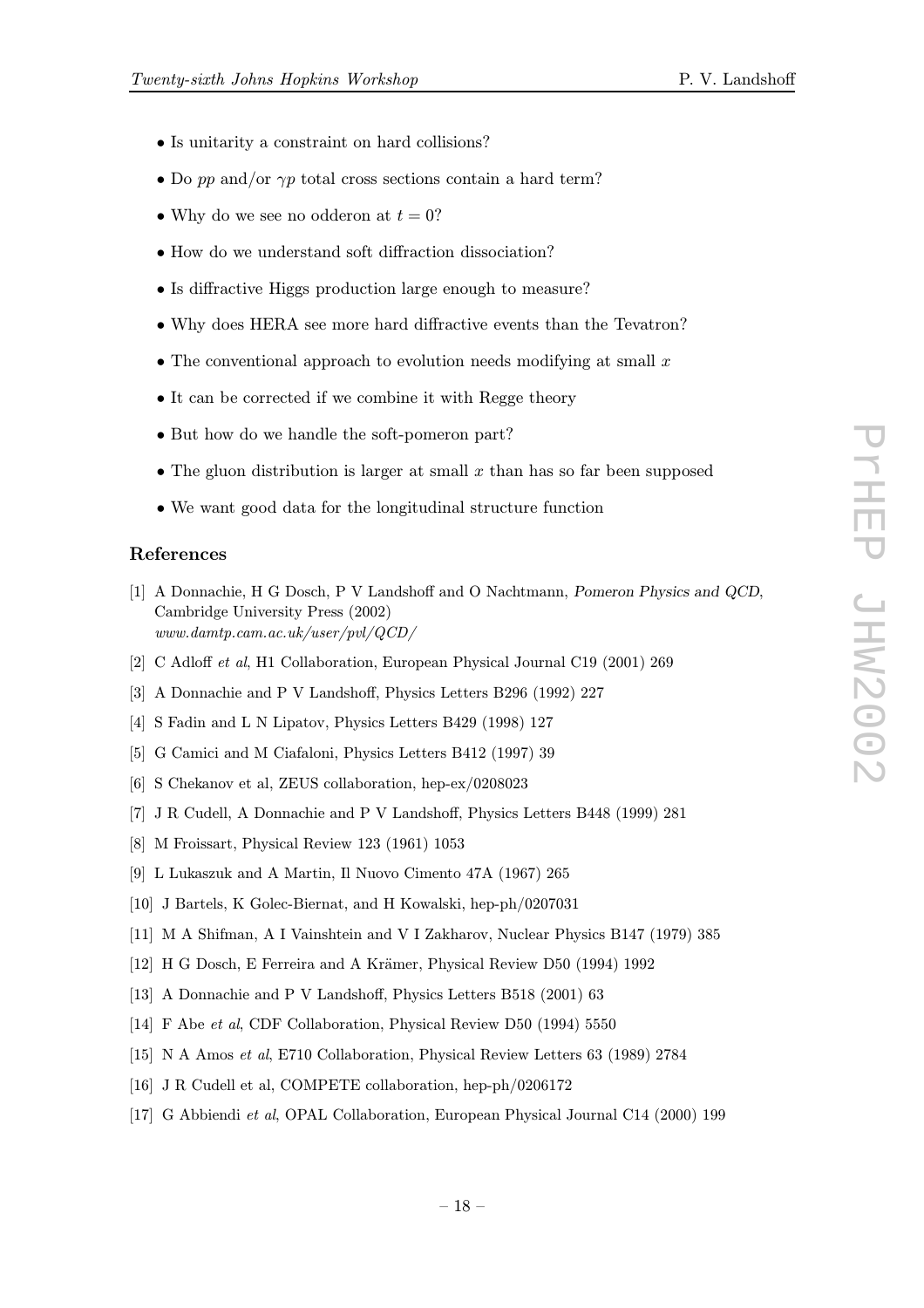- <span id="page-18-0"></span>[18] M Acciari et al, L3 Collaboration, Physics Letters B519 (2001) 33
- [19] J Breitweg et al, ZEUS Collaboration, European Physical Journal C12 (2000) 35
- [20] G A Jaroskiewicz and P V Landshoff, Physical Review D10 (1974) 170
- [21] A Donnachie and P V Landshoff, Nuclear Physics B267 (1986) 690
- [22] E Nagy et al, Nuclear Physics B150 (1979) 221
- [23] N A Amos et al, E710 Collaboration, Physics Letters B247 (1990) 127
- [24] C J Bebek et al, Physical Review D17 (1978) 1693
- [25] S R Amendolia et al, Physics Letters B146 (1984) 116
- [26] C W Akerlof et al, Physical Review D14 (1976) 2864
- [27] S Abatzis et al, WA91 Collaboration, Physics Letters B324 (1994) 509
- [28] P D B Collins, An Introduction to Regge Theory Cambridge University Press (1977)
- [29] Particle Data Group, European Physical Journal C15 (2000) 1
- [30] A Breakstone et al, Physical Review Letters 54 (1985) 1985
- [31] W Faissler et al, Physical Review D23 (1981) 33
- [32] A Donnachie and P V Landshoff, Zeitschrift für Physik C2 (1979) 55
- [33] A Donnachie and P V Landshoff, Physics Letters B387 (1996) 637
- [34] M G Albrow et al, CHLM Collaboration, Nuclear Physics B108 (1976) 1
- [35] M Bozzo et al, UA4 Collaboration, Physics Letters B136 (1984) 217
- [36] K Goulianos, Physics Letters B358 (1995) 379
- [37] S Erhan and P E Schlein, Physics Letters B481 (2000) 177
- [38] A Schäfer, O Nachtmann and R Schöpf, Physics Letters B249 (1990) 331
- [39] A Bialas and P V Landshoff, Physics Letters B256 (1991) 540
- [40] M G Albrow and A Rostovtsev, hep-ph/0009336
- [41] E Gotsman, E Levin and U Maor, Physical Review D60 (1999) 094011
- [42] V A Khoze, A D Martin and M G Ryskin, European Physical Journal C14 (2000) 525
- [43] Durham data base, http://cpt19.dur.ac.uk/hepdata/pdf3.html
- [44] A Donnachie and P V Landshoff, Physics Letters B533 (2002) 277 and hep-ph/0204165
- [45] G Ingelman and P Schlein, Physics Letters B152 (1985) 256
- [46] R Bonino et al, UA8 Collaboration, Physics Letters B211 (1988) 239
- [47] M Ruspa, ZEUS and H1 collaborations, hep-ex/0206031
- [48] L Demortier, CDF and D0 collaborations, hep-ph/0111443
- [49] A D Martin, R G Roberts, W J Stirling and R S Thorne, Eur Phys J C23 (2002) 73
- [50] J Pumplin et al, JHEP 0207 (2002) 012